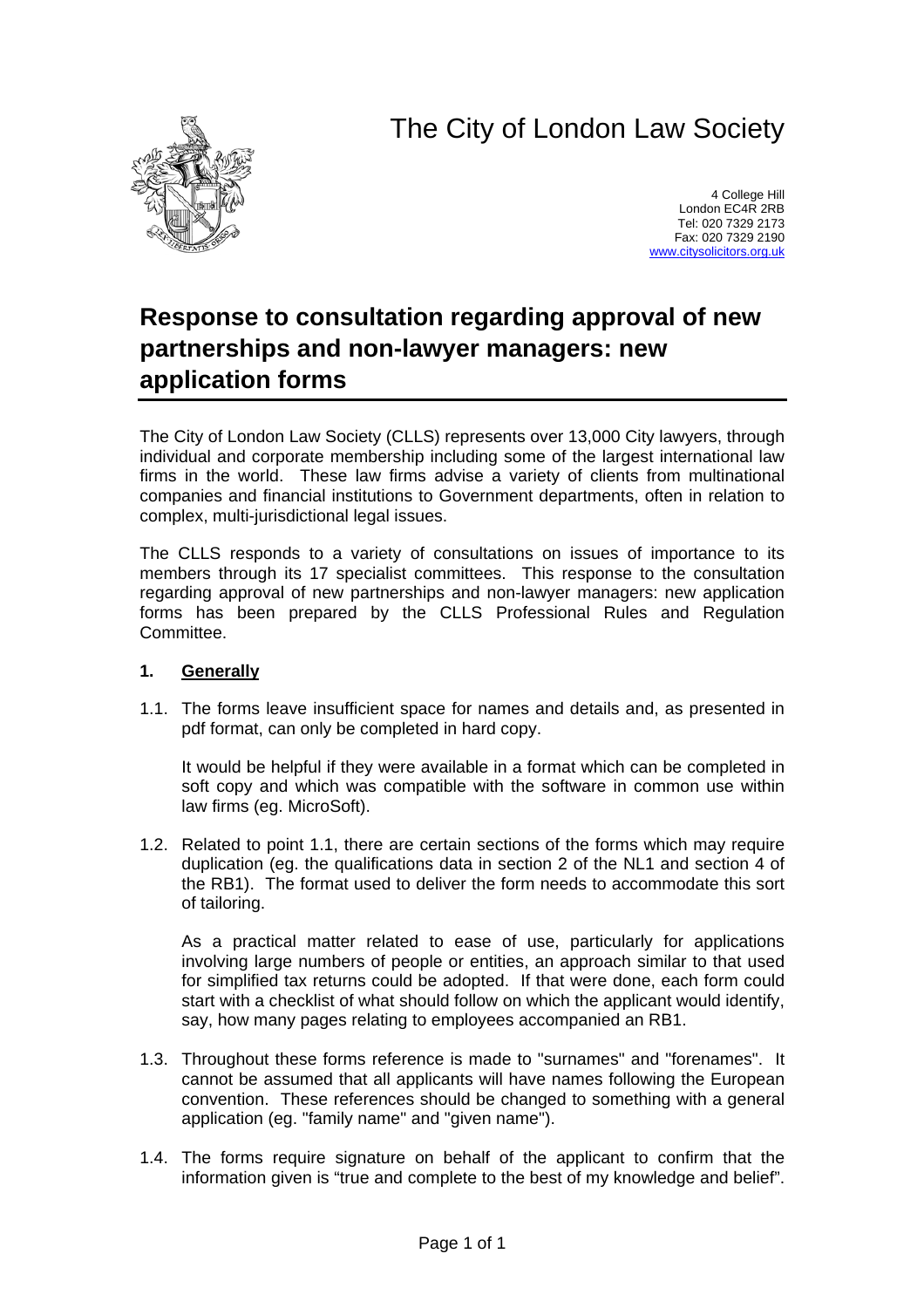This is a very high standard. What duties are being imposed on the individual to make independent checks to confirm details? Further guidance on the extent of these obligations is required, particularly given the wide ranging nature of the questions and the fact that they have no time limit. If all that is expected is that the applicant asks the candidate, what is being achieved? If more is expected, how is the applicant firm meant to discharge its obligations in practice?

Other concerns arising from the specific declarations attaching to each form are set out below.

- 1.5. Both forms combine (a) initial applications with renewal applications and (b) applications for registration of new law firms and partners with applications covering existing law firms and partners. This may lead to confusion which could be avoided by the provision of separate forms for each situation or (preferably) separate sections on each form for each situation.
- 1.6. Subject to our comments in sections [2 a](#page-1-0)nd [3](#page-3-0) below we are satisfied that:
	- we were able to understand the questions asked; and
	- the guidance notes were sufficiently clearly written to be understood in conjunction with the associated form.

#### <span id="page-1-0"></span>**2. Form NL1**

#### **2.1. Section 1 - Applicant's details**

- 2.1.1. There is a potential timing difficulty with the preferred start date approach. The law firm will need to know the date on which the candidate is approved by the SRA sufficiently in advance to be able to make various practical arrangements, for example to comply with the obligations to disclose the identity of the managers of the firm. This means that the point cannot be left entirely in the hands of the SRA (although it is understood that the SRA will need time to consider each application).
- 2.1.2. Most law firms would wish to choose a particular date for their own internal administrative and accounting purposes. They will need some idea of how long things can be expected to take. One answer would be to put some specific time frames around the various stages of the process, e.g. applications to be submitted at least four weeks before the preferred start date and the SRA to respond either with approval or with a revised date with two weeks of receipt of the application.

#### **2.2. Section 2 - Candidate's details**

- 2.2.1. What if the candidate has been a member of a legal professional and/or regulatory body in more than one jurisdiction?
- 2.2.2. What if the candidate is qualified in more than one profession? As stated in [1.2](#page-0-1) above, users will require the facility to duplicate this section of the form where people are dual of multi qualified.
- <span id="page-1-1"></span>2.2.3. The question at the top of page 2 presumably means "if 'No' give the name of the candidate's current employer".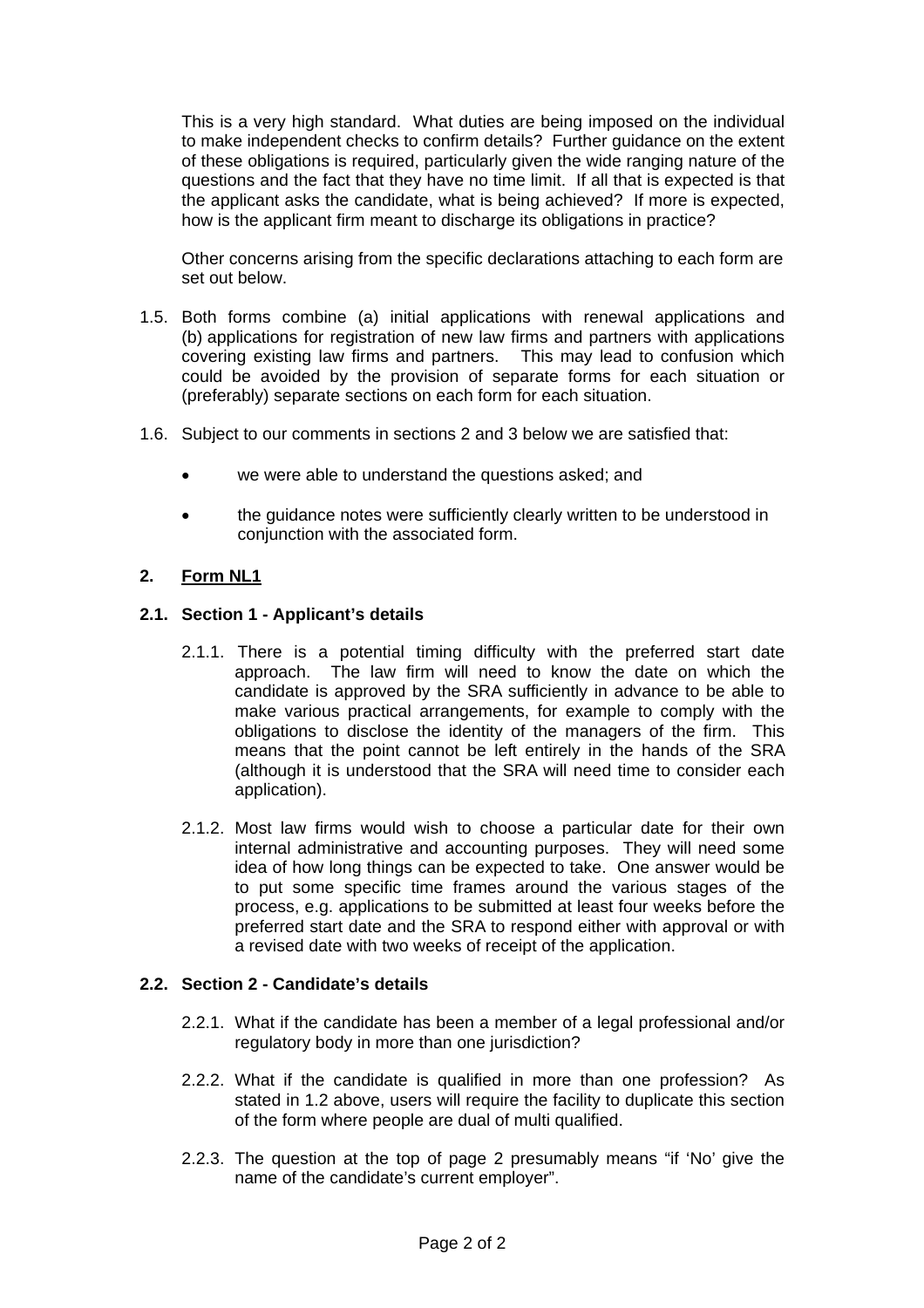#### **2.3. Section 3 - CRB check**

2.3.1. To give this confirmation the applicant will need to see the CRB application as submitted. If the intention is that the candidate makes this application separately for reasons of confidentiality then the question should not be asked of the applicant. Otherwise, why not make the CRB application an appendix to the main form?

#### **2.4. Section 4 - Regulatory history**

- 2.4.1. We would expect the SRA to be in the best position to answer questions (b) to (d).
- 2.4.2. Question (c) should be phrased "the subject of an intervention by the SRA" or some such.
- 2.4.3. Can the applicant firm check these details independently with the authorities concerned and, if so, is it expected to do so? More guidance would be helpful.
- 2.4.4. The applicant firm can only ask the candidate for the answer to (e). It is questionable what is being achieved here. (The comma at the end should be a question mark.)

#### **2.5. Section 5 - Character and suitability**

2.5.1. See general comment [1.4.](#page-1-1)

#### **2.6. Section 7 - Applicant's declaration**

2.6.1. The candidate will have already confirmed that the information about them on the form is correct and complete to the best of their knowledge and belief when signing off the candidates declaration in section 6,

We do not consider it reasonable to expect the applicant to make a similar declaration in section 7 when they will also be relying on assurances from the candidate in relation to much of this personal data. We suggest that this confirmation should be removed from point 4 of the applicant's declaration.

- 2.6.2. The inclusion on the form of a checklist listing the information and documentation which must be obtained and kept in accordance with regulation 3.4C (ii) and (iii) would be aid to those completing the form. This would help prevent oversight and give the SRA some visibility of what has been obtained.
- 2.6.3. As stated at the bottom of section 7, the approval continues until withdrawn or two years have elapsed during which the non-lawyer has not been a manager of a recognised body. Given that this form may be used by someone who has previously been granted approval and this will be relevant to the new application, the form should include space in which this can be documented.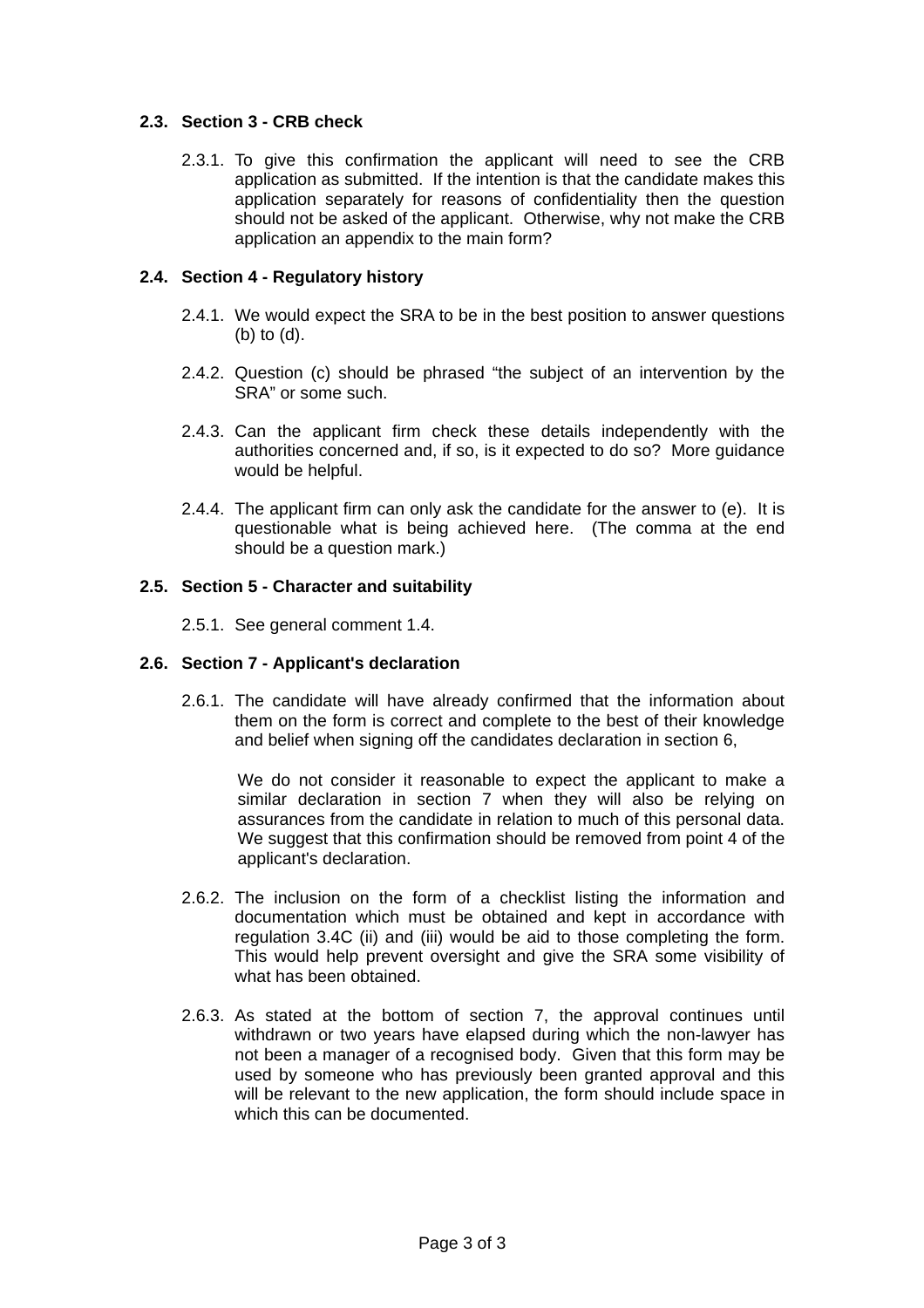#### **2.7. Section 9 - returning the form**

2.7.1. The reference in the Notes on Form NL1 to including form NL1 on the enclosure list is incorrect.

# <span id="page-3-0"></span>**3. Form RB1**

#### **3.1. Section 2 - Practice commencement date**

- 3.1.1. As with form NL1, some thought needs to be given to how the timing will actually work in relation to the Practice commencement date. The new partnership will need to have some certainty over the dates to which it is working.
- <span id="page-3-2"></span>3.1.2. The guidance notes (see the FAQs section) are confusing in relation to cases where approval of a non-lawyer manager is also required. The first paragraph, read alone, seems to imply that it could be sufficient if a form NL1 has been submitted. However, the second paragraph says that form RB1 will not be processed to completion until all proposed nonlawyer partners have been approved. It would be clearer if the guidance said that where a new partnership includes a non-lawyer partner requiring SRA approval forms NL1 and RB1 will be considered together as one application. That said, if the new partnership otherwise satisfies the requirements why can it not be recognised so as to be able to begin practice leaving the non-lawyer partners to be admitted later once they have been approved?

#### **3.2. Section 3 - Head/main office**

<span id="page-3-1"></span>3.2.1. Is a generic email address being requested here? What will it be used for? Generic addresses are not ideal for communication from a Regulator since things can too easily go astray.

#### **3.3. Section 4 - Other offices**

- 3.3.1. See general comment [1.2,](#page-0-1) users will require a facility to duplicate this section of this form for multiple offices.
- 3.3.2. See comment at [3.2.1](#page-3-1) re generic email addresses.
- 3.3.3. The word "not" is missing from the penultimate paragraph of the Notes on this section.

#### **3.4. Section 5 - Accountant's report section**

3.4.1. With reference to the general comment in [1.2](#page-0-1) the space provided for listing offices which will be subject to a separate accountants report is likely to be inadequate. Would it be better to ask this question in relation to each office in section 4?

#### **3.5. Section 7 - Main contacts**

3.5.1. There is insufficient space to fill in most people's names.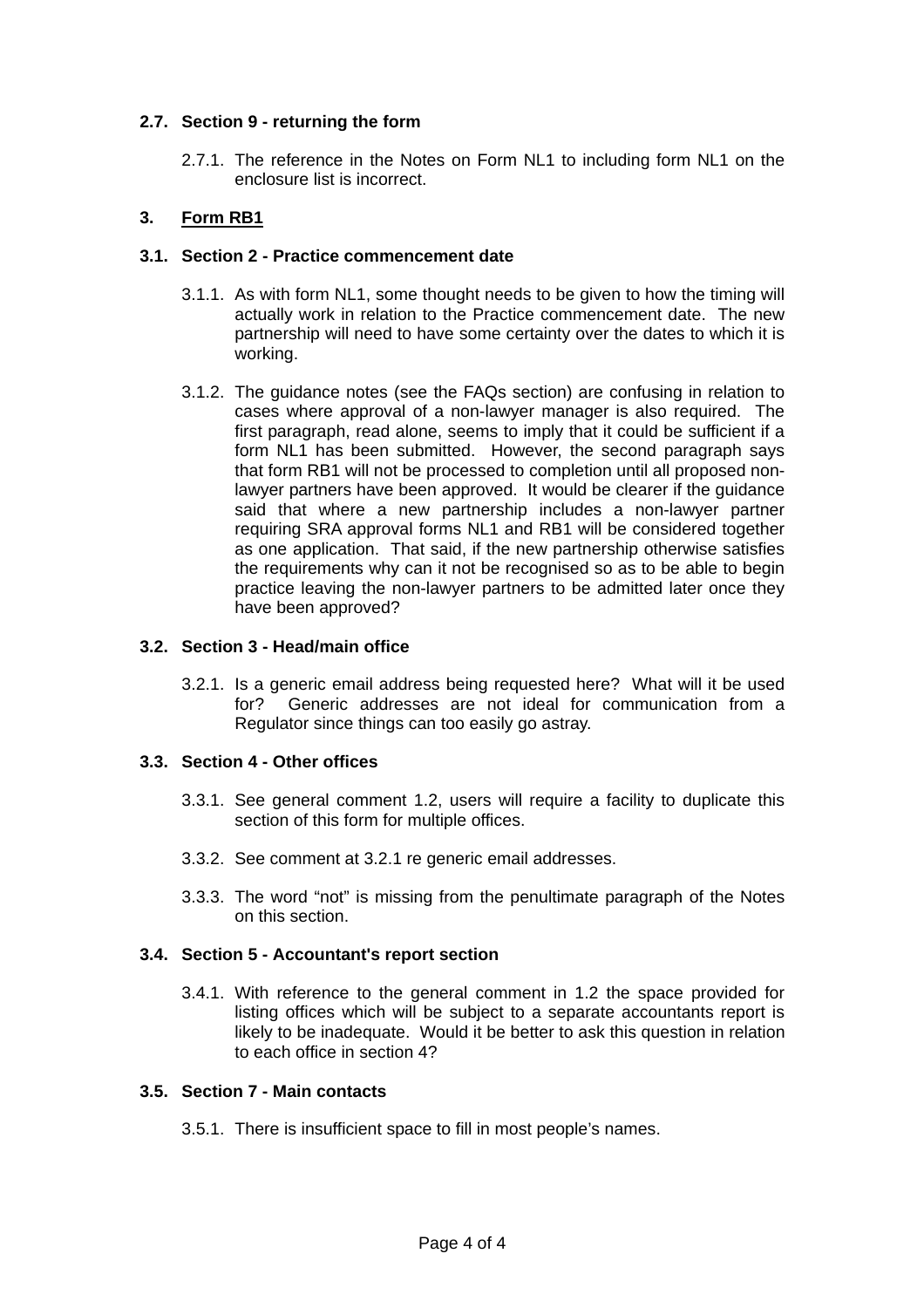- 3.5.2. Would it not be sensible to ask for individual email addresses here rather than request generic addresses in Sections 3 and ?
- 3.5.3. What is the relevance of naming a single partner qualified to supervise in this section? In most firms there will be multiple persons so qualified and this information can be ascertained from the information provided in section 9.

#### **3.6. Section 9 - Solicitor, REL, RFL and EEL partners**

3.6.1. Refer to the general comment in [1.2](#page-0-1) above regarding space.

#### **3.7. Section 10 - Other lawyer partners**

- 3.7.1. Refer to the general comment in [1.2](#page-0-1) above regarding space.
- 3.7.2. This form assumes that "other lawyer partners" will have only one qualification on which their application is based. Space is required to record dual and multiple qualifications against each individual.
- 3.7.3. The last question would more clearly obtain the confirmation sought by the SRA if it said "Has the new firm obtained written confirmation from the approved regulator named above that the individual is entitled to practice …"

#### **3.8. Section 11 - Non-lawyer partners**

3.8.1. As noted at [3.1.2](#page-3-2) above, if there are non-lawyer partners requiring approval it would be simpler to require the relevant forms NL1 to be submitted along with the form RB1. This would avoid the apparent illogicality of forms being submitted with question (C) answered in the negative.

#### **3.9. Section 12 - Bodies Corporate**

- 3.9.1. Refer to the general comment in [1.2](#page-0-1) above regarding space.
- 3.9.2. What is the relevance of the website address?

#### **3.10. Section 14 - Other information**

- 3.10.1. This section is devoted to gathering information about the ways in which firms practise: introductions, referrals, positions of influence and other roles of the partners. Information given will have to be updated at each annual renewal. The guidance notes say that this information could be taken into account in assessing applications, referring to Recognised Bodies Regulation 2.2(c) under which the SRA may refuse recognition if it reasonably considers that it would be against the public interest to grant it.
- 3.10.2. The questions are very widely worded for example, might borrowing covenants need to be declared under question 2? The scope of question 3 is particularly unclear in referring to "work outside of the firm". The guidance notes specify what the SRA is not trying to identify - some examples of which are directly caught by the wording (part-timers, for